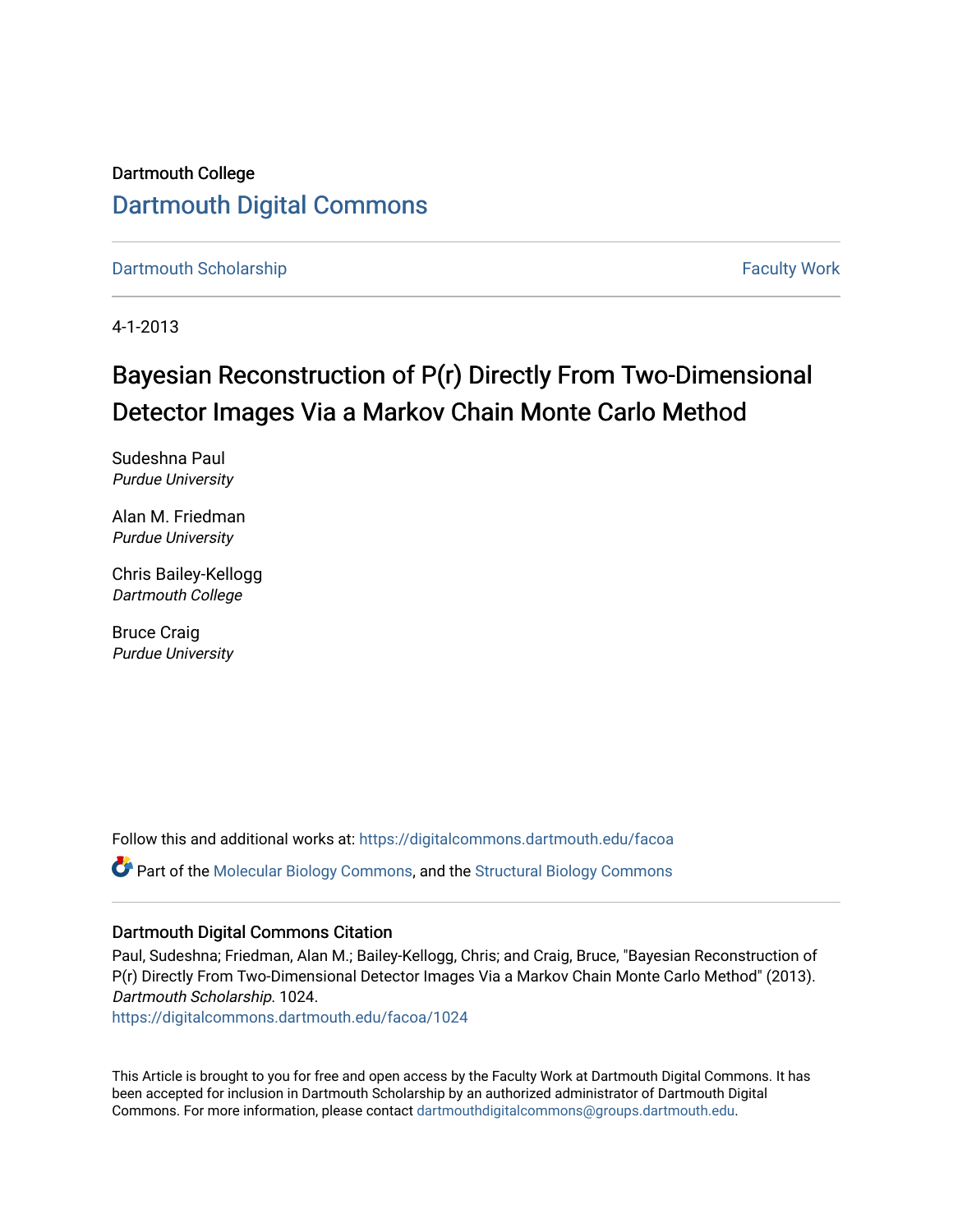### research papers

Journal of Applied Crystallography

ISSN 0021-8898

Received 26 June 2012 Accepted 11 January 2013

# Bayesian reconstruction of  $P(r)$  directly from twodimensional detector images via a Markov chain Monte Carlo method

### Sudeshna Paul, $^{\rm a}$  Alan M. Friedman, $^{\rm b}$  Chris Bailey-Kellogg $^{\rm c}$  and Bruce A. Craig $^{\rm a*}$

<sup>a</sup>Department of Statistics, Purdue University, 250 North University Street, West Lafayette, IN 47907, USA, <sup>b</sup>Department of Biological Sciences, Markey Center for Structural Biology, Bindley Biosciences Center and the Purdue Cancer Center, Purdue University, West Lafayette, IN 47907, USA, and <sup>c</sup>Department of Computer Science, Dartmouth College, Hanover, NH, USA. Correspondence e-mail: [bacraig@purdue.edu](http://scripts.iucr.org/cgi-bin/cr.cgi?rm=pdfbb&cnor=he5586&bbid=BB23)

The interatomic distance distribution,  $P(r)$ , is a valuable tool for evaluating the structure of a molecule in solution and represents the maximum structural information that can be derived from solution scattering data without further assumptions. Most current instrumentation for scattering experiments (typically CCD detectors) generates a finely pixelated two-dimensional image. In continuation of the standard practice with earlier one-dimensional detectors, these images are typically reduced to a one-dimensional profile of scattering intensities,  $I(q)$ , by circular averaging of the two-dimensional image. Indirect Fourier transformation methods are then used to reconstruct  $P(r)$  from  $I(q)$ . Substantial advantages in data analysis, however, could be achieved by directly estimating the  $P(r)$  curve from the two-dimensional images. This article describes a Bayesian framework, using a Markov chain Monte Carlo method, for estimating the parameters of the indirect transform, and thus  $P(r)$ , directly from the twodimensional images. Using simulated detector images, it is demonstrated that this method yields  $P(r)$  curves nearly identical to the reference  $P(r)$ . Furthermore, an approach for evaluating spatially correlated errors (such as those that arise from a detector point spread function) is evaluated. Accounting for these errors further improves the precision of the  $P(r)$  estimation. Experimental scattering data, where no ground truth reference  $P(r)$  is available, are used to demonstrate that this method yields a scattering and detector model that more closely reflects the two-dimensional data, as judged by smaller residuals in crossvalidation, than  $P(r)$  obtained by indirect transformation of a one-dimensional profile. Finally, the method allows concurrent estimation of the beam center and  $D_{\text{max}}$ , the longest interatomic distance in  $P(r)$ , as part of the Bayesian Markov chain Monte Carlo method, reducing experimental effort and providing a well defined protocol for these parameters while also allowing estimation of the covariance among all parameters. This method provides parameter estimates of greater precision from the experimental data. The observed improvement in precision for the traditionally problematic  $D_{\text{max}}$  is particularly noticeable.

 $\odot$  2013 International Union of Crystallography Printed in Singapore – all rights reserved

#### 1. Introduction

The interatomic distance distribution,  $P(r)$ , is a valuable tool for evaluating the structure of a molecule from small-angle solution scattering (SAS) data and is a common starting point for three-dimensional shape reconstructions.  $P(r)$  is typically reconstructed from a one-dimensional profile of scattering intensities,  $I(q)$  [ $q = (4\pi/\lambda) \sin \vartheta$ , where  $\vartheta$  is half the scattering angle and  $\lambda$  is the wavelength of the incident radiation], on the basis of the Fourier relationship,

$$
P(r) = (2/\pi)r \int_{0}^{\infty} qI(q) \sin(qr) dq.
$$
 (1)

However,  $I(q)$  is observed only in a finite interval  $[q_{\min}, q_{\max}]$ . Because of the missing information at  $q < q_{\text{min}}$  and  $q > q_{\text{max}}$ indirect Fourier transform (IFT) methods are employed to reconstruct  $P(r)$ . That is, a linear combination of basis functions is used to estimate  $P(r)$ ,

$$
P(r) = \sum_{i=1}^{N_{\text{max}}} a_i \varphi_i(r), \qquad (2)
$$

with the coefficients  $a_i$  determined by fitting the linear combination of Fourier-transformed functions,  $\{\psi_i(q), i =$  $1, 2, \ldots, N_{\text{max}}\}$ , to the observed  $I(q)$ . Although there are several implementations of indirect transformation employing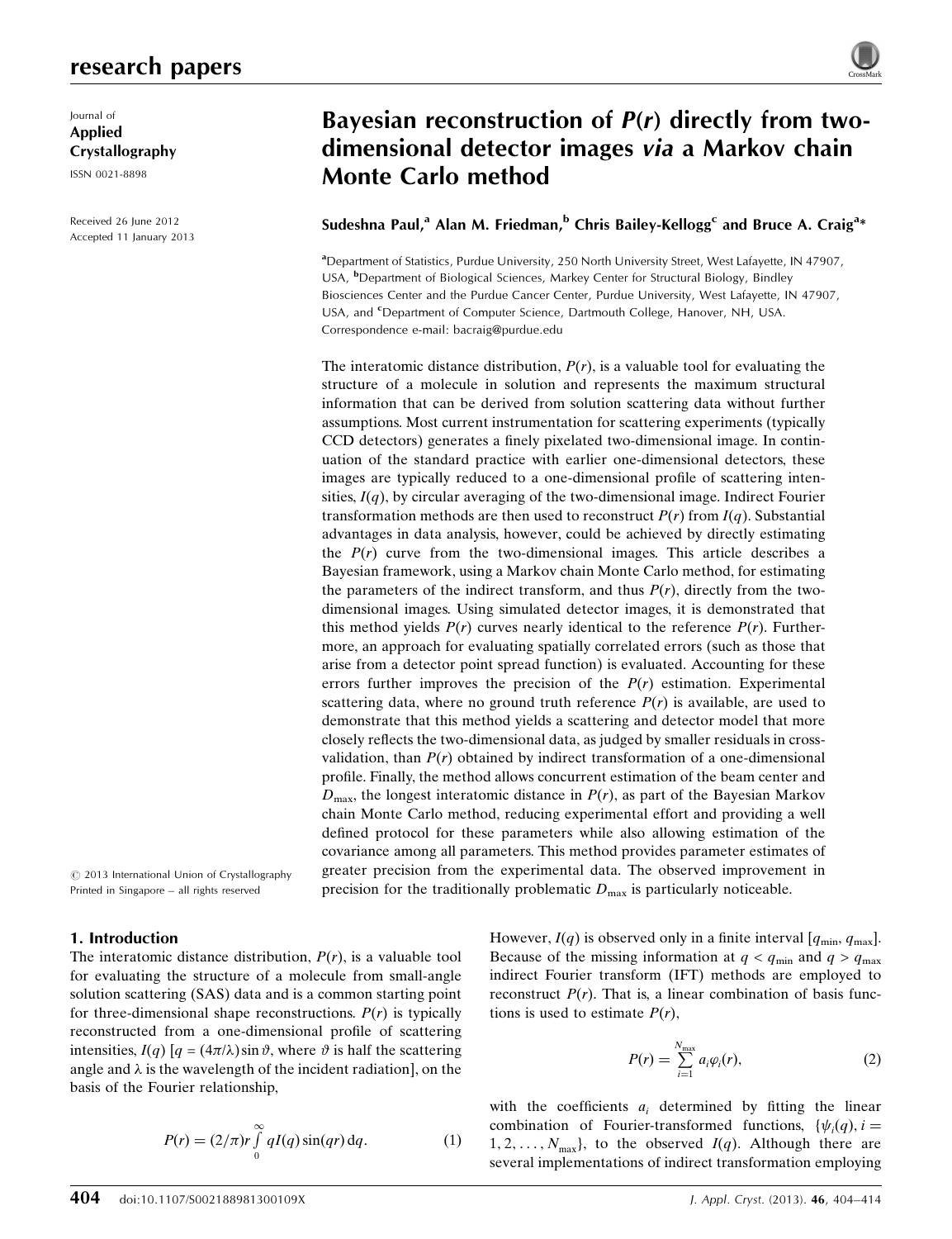different basis functions and fitting restraints (Glatter, 1977; Moore, 1980; Svergun et al., 1988; Svergun & Koch, 2003), it is well known that this indirect approach is ill-conditioned because of the limited resolution of the scattering data (Svergun *et al.*, 1988). In fact, we have shown that a set of  $P(r)$ curves better represents the measured data (Kavathekar et al., 2010). However, as a practical matter, it is often advantageous to determine a single 'best'  $P(r)$  curve for use in further analysis.

Current instrumentation for solution scattering employs a two-dimensional detector (typically CCD). These detectors give an orthogonal grid of finely spaced pixels, typically one to two thousand on an edge, that display a radially symmetric scattering pattern around a beam center. To remove the effect of scattering by the solution, a set of scattering images is obtained both for the molecule of interest dissolved in the solution and for the solution only. Typically 10–15 images of each type are generated at current synchrotron sources using short exposures  $(\sim 1-5 \text{ s})$  to maximize total counts while limiting radiation damage.

To obtain the one-dimensional scattering profile, a beam center for all the data is first determined based on the scattering pattern of a standard sample with strong rings of scattering intensity (typically silver behenate or rat tail collagen). The center is generally determined from calibration images before data collection on the experimental samples and is possibly checked for consistency later.  $I(q)$  profiles are then obtained from the experimental images by averaging the pixel intensities in concentric bands around the beam center, and a corresponding profile of standard errors is calculated. The  $I(q)$ profiles from the 10–15 images of each type are averaged, and the solution average is subtracted from the molecule-in-solution average yielding a reduced molecule-only scattering profile. The corresponding standard errors are propagated accordingly.

Although well established and productive, these data reduction procedures result in the loss of some information, especially of the spatial relationship among the detector pixels. They are also based on strong *a priori* assumptions about the distribution of pixel intensities (e.g. proportionality between the mean and variance of a pixel intensity and also independence between neighboring pixels), which can result in incorrect standard errors and possibly a biased  $P(r)$  estimate.

Considering these limitations, we propose determining  $P(r)$ directly from the images rather than first reducing the twodimensional image data to a one-dimensional  $I(q)$  profile. Our approach can incorporate any indirect transform method, and the indirect transform coefficients are determined directly from the image pixel values without intermediate reduction. Bayesian inference, enabled by a Markov chain Monte Carlo (MCMC) method, is used to estimate the indirect transform coefficients. MCMC is a class of algorithms based on the construction of a Markov chain (where the future state depends only on the current state) that provide samples from a desired distribution (Brooks et al., 2011). In this case, the MCMC method provides us with samples from the Bayesian posterior distribution of  $P(r)$  coefficients. The posterior distribution can be used to summarize a family of  $P(r)$  curves consistent with the data or to compute a single 'best'  $P(r)$ curve. Using the image data directly allows us to account for spatial correlation among the pixel intensities (and potentially better model the pixel intensity and variance).

A Bayesian approach to the evaluation of solution scattering data has been applied to the estimation of  $D_{\text{max}}$ , the magnitude of the longest interatomic vector in  $P(r)$ , and the smoothing parameter for the indirect transformation (Hansen, 2000; Vestergaard & Hansen, 2006). However this approach assumes a fixed form for the probability of these two parameters and this probability is only evaluated at the vector of IFT coefficients that maximizes the desired combination of smoothness and fit to the data. Since it starts with the  $I(q)$ curve, this approach also does not consider all the information inherent in the two-dimensional detector images.

Our proposed Bayesian–MCMC approach extends the integration over the entire set of parameters (including  $D_{\text{max}}$ and beam center) without presupposing a particular form for their error structure. It allows us to directly estimate  $D_{\text{max}}$  and quantify its uncertainty by simply including it as an additional unknown parameter. Finally the location of the beam center can also be included as a model parameter, thereby reducing experimental effort and eliminating the possibility of a systematic difference between the data and calibration images.

Estimating  $D_{\text{max}}$ , the beam center and the coefficients all at one time allows appropriate estimation of their uncertainty and their interactions (covariances), which can then be propagated into the  $P(r)$  curve. Although we have simulated and tested this procedure on solution small-angle X-ray scattering (SAXS), it should apply equally well to solution smallangle neutron scattering, where the improved estimation of uncertainty may prove especially useful because of the lower flux and greater counting errors.

#### 2. Methods

#### 2.1.  $P(r)$  reconstruction from the two-dimensional images

In our Bayesian–MCMC approach (Fig. 1), we start with a molecule-in-solution and a solution-only detector image. These raw images are first normalized by the flux of the incident beam and masked appropriately to remove intensities from the four edges and the beam stop region of the image. Finally, corrections are applied to account for the flatness of the detector and varying distance from sample to pixel.

Initial alignment of the two images utilizes the radially symmetric scattering pattern inherent in each image. We first fit our Bayesian model, which assumes spatial independence between pixels (to be described later), on each image using a reduced data range ( $q < 0.05$ ). At this stage, the integer pixel corresponding to the mean value of the MCMC sample for the beam center is used as that image's center pixel. (Note that, as an alternative, we have also searched for the pixel that minimized the variance within concentric rings around that center; this yielded similar results.) The solution-only image is then aligned with the molecule-in-solution image using their center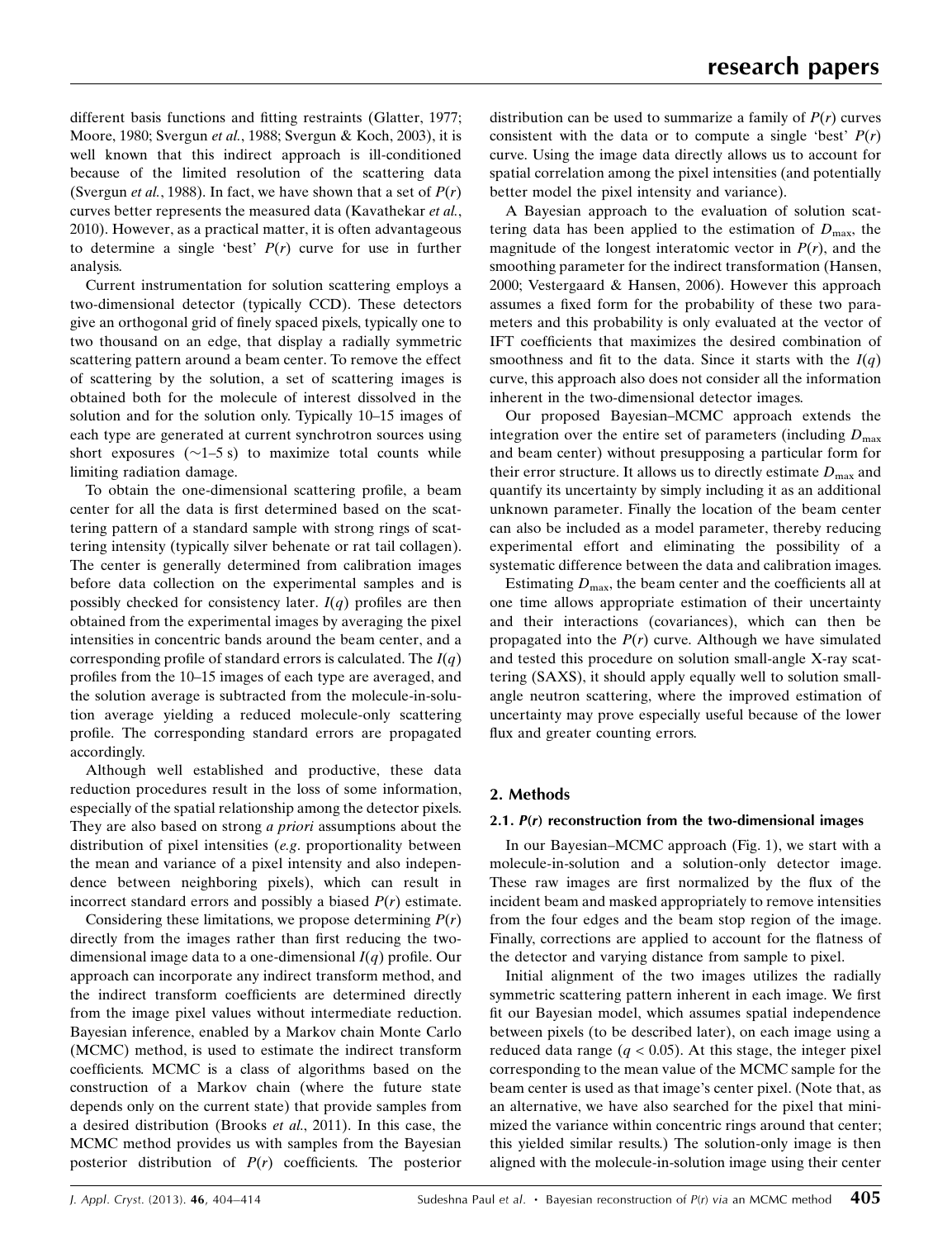pixels and subtracted to obtain the molecule-only twodimensional image.

Using the molecule-only image, we then fit our spatially independent Bayesian model to the entire image to estimate the inherent spatial autocorrelation. After estimating the spatial autocorrelation (see  $\S 2.3$ ), we fit a second Bayesian model, which accounts for spatial dependence between pixels, to obtain the final joint posterior distribution of parameters.

Our Bayesian approach uses an indirect transform model and accounts for spatial correlation among the pixels. Let  $Y_M$ represent the vector of the  $n$  pixel intensities of the moleculeonly image. We assume these intensities are multivariate normal with mean intensity vector  $\mu_M$  and covariance matrix  $\Sigma_M$ . Although any set of basis functions could be used to model the mean intensities, we here employ the basis functions of Moore (1980) for computational ease in this initial development of our approach. Thus for pixel  $i$  with associated scattering vector magnitude  $q_i$ ,

$$
\mu_{\text{M},i} = \sum_{j=1}^{N_{\text{max}}} a_j \psi_j(q_i), \quad \text{where}
$$
\n
$$
\psi_j(q) = \pi j D_{\text{max}} (-1)^{j+1} \sin(q D_{\text{max}}) \left[ (\pi j)^2 - (q D_{\text{max}})^2 \right]^{-1}.
$$
\n(3)

Here,  $N_{\text{max}}$  is determined by Shannon sampling (Shannon & Weaver, 1949).

To account for the possibility of spatial correlation among pixels, we consider a simultaneous autoregressive (SAR) model and define an  $n \times n$  proximity matrix, W, whose entries,  $w_{ii}$ , identify neighboring pixels (Cressie, 1993). We assign  $w_{ii}$  = 1 if pixels *i* and *j* are considered neighbors and  $w_{ii} = 0$  otherwise, and then standardize each row of  $W$  by dividing by the sum of the row,  $\sum_{i} w_{ij}$ . On the basis of observed experimental correlograms, we consider either 'queen' (lateral and diagonal) or 'rook' (lateral only) neighbors (Besag, 1974). Under the SAR model structure, the covariance matrix of  $Y_M$  is

$$
\Sigma_{\mathcal{M}} = (I - \alpha W)^{-1} V_{\mathcal{M}} \left[ (I - \alpha W)^{-1} \right]^{\mathrm{T}}, \tag{4}
$$

where  $V_M$  represents the  $n \times n$  diagonal matrix of pixel variances for the molecule-only difference image, and I is the  $n \times n$  identity matrix. The parameter  $\alpha$  denotes the first-order spatial autocorrelation parameter. The larger this value, the greater the correlation among the pixels.

Since the pixel variances in each image are assumed to be proportional to their expected intensity, the variance in the molecule-only image  $V_M$  equals  $V_{MS} + V_S$ , the sum of the variances in the observed molecule-in-solution and solutiononly images, and is proportional to the sum of their expected intensities,  $\hat{\mathbf{Y}}_{MS} + \hat{\mathbf{Y}}_{S}$ . Since only the expected intensities in the molecule-only image,  $\hat{\mathbf{Y}}_M$ , are modeled directly and not the separate  $\hat{\mathbf{Y}}_{\text{MS}}$  and  $\hat{\mathbf{Y}}_{\text{S}}$  intensities, we assume that  $V_{\text{MS}} + V_{\text{S}}$ is approximately proportional to  $2Y_{MS} - \hat{Y}_M$ , where  $Y_{MS}$  are the observed molecule-in-solution intensities.  $V_M$  thus becomes a function of the parameters used to estimate the mean intensity in the molecule-only image and the observed pixel intensities of the molecule-in-solution image.

#### 2.2. Estimation of model parameters

The parameters of our spatially dependent model,  $\theta = \{a_n: n = 1, 2, \ldots, N_{\text{max}}; D_{\text{max}}; (c_r, c_v); \alpha\}$ , include the indirect transform coefficients  $a_n$ , the maximum length of the molecule  $D_{\text{max}}$ , the beam center  $(c_x, c_y)$  and the spatial autocorrelation parameter  $\alpha$ . The exact log-likelihood of a set of parameter values can be expressed as

$$
\ln[f(\mathbf{Y}_{\mathrm{M}} \mid \theta)] = -\frac{1}{2}n\ln(2\pi) + \ln|I - \alpha W| - \frac{1}{2}\ln|V_{\mathrm{M}}|
$$

$$
-\frac{1}{2}(\mathbf{Y}_{\mathrm{M}} - \mu_{\mathrm{M}})^{\mathrm{T}}\Sigma_{\mathrm{M}}^{-1}(\mathbf{Y}_{\mathrm{M}} - \mu_{\mathrm{M}}), \tag{5}
$$

where  $||$  means determinant and  $V_M$ ,  $\Sigma_M^{-1}$  and  $\mu_M$  are functions of  $\theta$ . We employ Bayesian inference, enabled by an MCMC method (Gilks et al., 1995), to estimate the joint posterior distribution of all model parameters except the autocorrelation parameter  $\alpha$ , which is estimated from the data using a two-step procedure (see  $\S 2.3$ ). We adopt relatively non-informative lognormal priors for the indirect transform coefficients,  $a_n$  (needed to support positive coefficients for the Moore indirect transform), a more informative Gaussian prior (centered around the center of the physical beam stop) for the beam-center location  $(c_x, c_y)$  and a gamma prior for  $D_{\text{max}}$  (also positive). Analysis of the resulting MCMC samples showed these choices of priors had little influence on the final estimates; instead the data dominate (results not shown).

As a result of structural constraints in the basis functions,  $D_{\text{max}}$  and the first few coefficients (e.g.  $a_1, a_2, a_3$ ) are highly correlated and their individual Metropolis–Hastings updates



Flowchart of our proposed data preprocessing and methodology.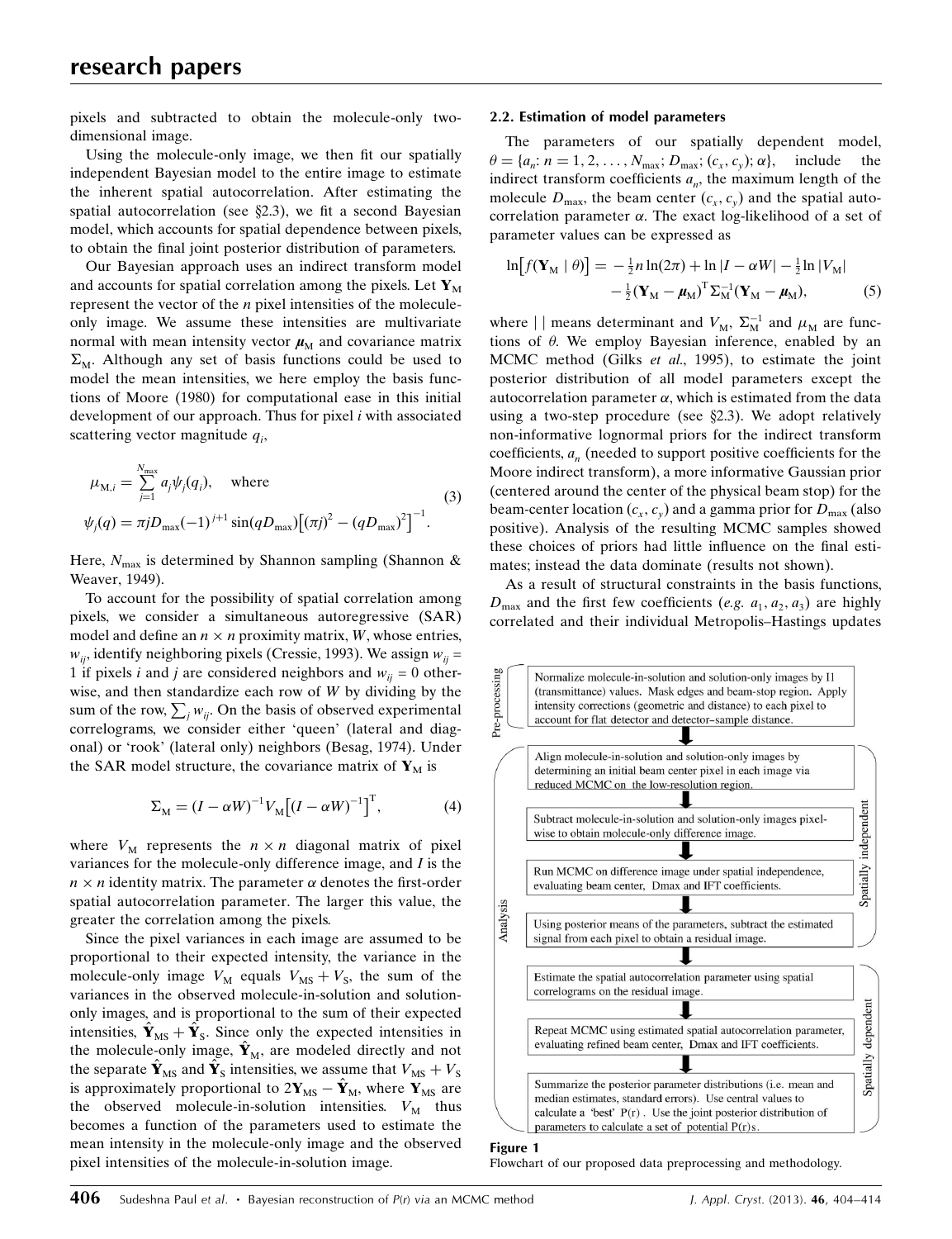suffered from poor mixing. To improve this, we adopted an adaptive joint update scheme by sampling from a multivariate normal proposal distribution (Gilks et al., 1995; Hanson & Cunningham, 1998). We start with an MCMC algorithm using individual Metropolis–Hastings parameter updates and run the chain for a sufficient number of iterations  $(25,000)$ , discarding the first 5000 as burn-in. The elements of the covariance matrix of  $D_{\text{max}}$ ,  $a_1$  and  $a_2$  are estimated from the remaining post-burn-in samples and used in the multivariate normal proposal distribution. The chain then continues, using this joint proposal update for these three parameters and the remaining individual updates (further details of proposal distributions and acceptance ratios will be published elsewhere). Only the iterations from the joint proposal phase are used for further analysis. The joint proposal is employed in both the spatially independent and the spatially dependent Bayesian models.

#### 2.3. Estimation of the autocorrelation parameter  $\alpha$

We estimate  $\alpha$  and then hold it fixed during MCMC modeling for two reasons. First, simultaneous estimation of the spatial correlation parameter  $\alpha$  within our MCMC algorithm is computationally expensive. High-resolution images of dimension  $1024 \times 1024$  (or  $2048 \times 2048$ ) result in a proximity matrix W of dimension over one (four) million by one (four) million with sparse nonzero off-diagonal terms. Computing  $\ln |I - \alpha W|$  and  $\Sigma_M^{-1}$  in the log-likelihood is then extremely expensive computationally. However if  $\alpha$  is fixed,  $\ln |I - \alpha W|$ is simply a constant in the log-likelihood and can be ignored. We discuss  $\Sigma_M^{-1}$  under fixed  $\alpha$  in the next section. Second, previous research has shown little change in the distribution of parameters for small differences in the correlation structure (Furrer et al., 2006; Zhang & Du, 2008).

The estimate of  $\alpha$  is obtained by first fitting our spatially independent Bayesian model [i.e. fix  $\alpha = 0$  in equation (5) and estimate the remaining parameters using our MCMC approach] to the entire molecule-only image. The posterior means from this chain are used to calculate the standardized residual matrix. The spatial correlation among these standardized residuals is then quantified using the sp.correlogram function in the spdep package (Bivand, 2010) and the chosen neighborhood structure for W. Since second-order effects are weak in the data we have examined, the estimated correlation among neighboring pixels is used as our estimate of  $\alpha$ .

#### 2.4. Composite likelihood approximation

Another computationally intensive component in our loglikelihood is  $\Sigma_M^{-1}$ . In order to improve the efficiency of our method, we employ a composite likelihood approximation to equation (5) that is frequently used in modeling high-dimensional geospatial data (Lindsay, 1988; Vecchia, 1988). With this method, the full likelihood is replaced by a product of pixelspecific likelihoods (or sum over pixel-specific log-likelihoods), each evaluated over a much smaller region of the image. Here, these likelihoods are based on the information

for each pixel and its direct neighborhood, involving a total of k observed intensities. Thus,

$$
\ln[f(\mathbf{Y} \mid \theta)] \simeq \sum_{i=1}^{\text{No. of}} \ln[f_i(\mathbf{Y} \mid \theta)], \text{ where}
$$
  

$$
f_i(\mathbf{Y} \mid \theta) \propto |\Sigma_{i(k)}|^{-1/2} \exp\left[-\frac{1}{2}(\mathbf{Y}_{i(k)} - \hat{\mathbf{Y}}_{i(k)})^{\text{T}} \Sigma_{i(k)}^{-1} \right]
$$
(6)  

$$
\times (\mathbf{Y}_{i(k)} - \hat{\mathbf{Y}}_{i(k)}) \text{ and}
$$
  

$$
\Sigma_{i(k)} = (I_{i(k)} - \alpha W_{i(k)})^{-1} V_{i(k)} [(I_{i(k)} - \alpha W_{i(k)})^{-1}]^{\text{T}}.
$$

When using a 'rook' style neighborhood structure,  $k = 5$ ; for 'queen' style,  $k = 9$ . We should note that a composite likelihood approach also allows for ready parallelization of this time-consuming step in the MCMC approach (see below).

#### 2.5. Estimation of  $D_{\text{max}}$

Estimation of  $D_{\text{max}}$  from SAS data has been a challenging problem (Jacques & Trewhella, 2010). Previous methods for  $P(r)$  reconstruction have shown that the indirect model parameter estimates and resulting  $P(r)$  are sensitive to the choice of  $D_{\text{max}}$ . Our Bayesian approach allows for easy inclusion of  $D_{\text{max}}$  as an additional parameter, thereby avoiding possible biases that can occur when fixing  $D_{\text{max}}$  before estimating the other parameters. Including  $D_{\text{max}}$  also allows incorporation of the additional uncertainty arising from this parameter into our results.

For the value of  $N_{\text{max}}$ , the number of coefficients in our indirect transform model, we adopt a procedure similar to Moore (1980) and use Shannon sampling theory (Shannon & Weaver, 1949). Specifically,  $N_{\text{max}}$  is the largest integer less than  $D_{\text{max}}(q_{\text{max}} - q_{\text{min}})/\pi$ . While this approach could potentially result in the number of parameters varying over our MCMC iterations, our experience has been that  $D_{\text{max}}$  varies little enough (provided we start with a reasonable initial  $D_{\text{max}}$ ) that  $N_{\text{max}}$  remains constant at the initial value.

#### 2.6. Replicating traditional one-dimensional data reduction

For our experimental data analysis comparison, the onedimensional scattering profile for an image is obtained after preprocessing (see  $\S 2.1$ ) by calculating the unweighted average intensity among pixels within concentric rings around the specified beam center determined with a silver behenate standard. The widths of the rings were selected to match the  $q$ values employed in a traditional one-dimensional data reduction generated at BioCAT. Standard errors were calculated based on the assumption that the variance was proportional to the mean with a proportionality constant of 10 to roughly match the standard errors found in the reduced profiles generated at BioCAT. The solution-only profile was subtracted from the molecule-in-solution profile and the standard errors propagated to obtain the one-dimensional difference profile.

#### 2.7. Simulating a molecule-only image

An initial  $I(q)$  for the simulated data study was developed from the crystal structure of a monomer from orotidine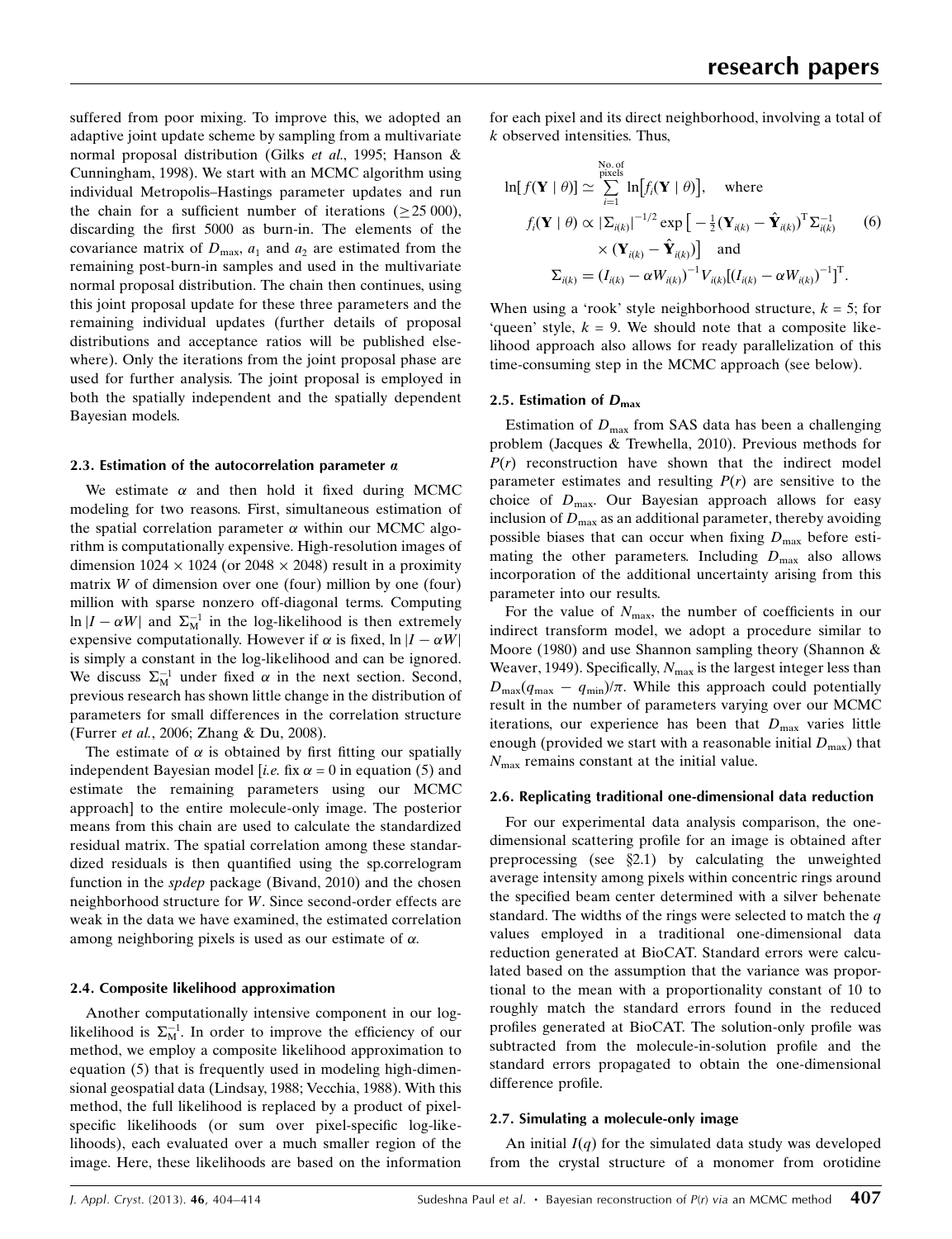monophosphate decarboxylase complex with XMP (PDB code 1lol; Wu & Pai, 2002). Using a  $D_{\text{max}}$  of 58.5 Å and a q range of 0.006–0.47  $\text{\AA}^{-1}$ , Shannon sampling suggests  $N_{\text{max}} = 8$ basis functions to appropriately model  $P(r)$ . These basis functions were fitted to the initial  $I(q)$  curve to obtain the reference indirect transform coefficients, which were then used to generate a reference  $P(r)$ . These reference coefficient values were also used along with a spatial autocorrelation value of  $\alpha = 0.5$ , a queen-style neighborhood structure and an assumed beam center of  $(c_x, c_y) = (50, 50)$  to generate a  $100 \times 100$  molecule-only simulated image  $Y_M$ , where

$$
\mathbf{Y}_{\mathrm{M}} = \boldsymbol{\mu}_{\mathrm{M}} + \boldsymbol{\Sigma}_{\mathrm{M}}^{1/2} \mathbf{e}, \text{ with}
$$
  
\n
$$
\boldsymbol{\mu}_{\mathrm{M}} = \sum_{n=1}^{8} a_n \psi_n(q) \text{ and } (7)
$$
  
\n
$$
\boldsymbol{\Sigma}_{\mathrm{M}} = (I - \alpha W)^{-1} V_{\mathrm{M}} [(I - \alpha W)^{-1}]^{\mathrm{T}}.
$$

The e vector is a set of independent random variables, each drawn from a standard normal distribution. To ensure an error structure similar to experimental data,  $V_M$  contains only diagonal elements calculated to match the relative errors found in experimental data from a 1.0 mg  $ml^{-1}$  sample of a 21 kDa protein collected at the BioCAT undulator beamline 18-ID at the Advanced Photon Source (APS) (Fischetti et al., 2004) fitted with a high-sensitivity CCD detector (Phillips et al., 2002). The diagonal elements of  $V_M$  are proportional to  $\mu_M$ , with the proportionality constant determined so that the relative standard errors in a ring were comparable to those observed in the real detector image. Computational limitations in simulating the spatial dependency make it difficult to simulate an image with more pixels. While the smaller size proved sufficient for developing and testing our methodology, calculating a one-dimensional reduction from the simulated image for comparison may lead to undersampling.

#### 2.8. Implementation, availability and timing

The calculations were performed using software packages in R (http://www.r-project.org/) and MATLAB (The MathWorks Inc., Natick, MA, USA). Our R code is available as supplementary material.<sup>1</sup>

On a dual core 2.8 GHz Xeon processor with 12 Gbytes RAM, spatially independent MCMC simulation on a 1024  $\times$ 1024 detector image (25 000 iterations) took 1 h, while the spatially correlated MCMC (25 000 iterations) took 10 h. Since our code was not optimized for efficiency, several changes to the MCMC algorithm would probably improve it. For example, additional group updates of parameters may reduce this time. Also, the time could be shortened by parallelization, either by running several shorter independent Markov chains and combining results or by parallelization of a single chain, in particular the time-consuming inner loop of composite likelihood computations (Jacob et al., 2011).

#### Table 1

|  | Estimates of MCMC parameters for simulated data obtained under   |  |  |  |
|--|------------------------------------------------------------------|--|--|--|
|  | spatially independent and spatially dependent model assumptions. |  |  |  |

|                  |               | Spatially independent |                     |       | Spatially dependent ( $\alpha = 0.45$ ) |                     |                 |  |
|------------------|---------------|-----------------------|---------------------|-------|-----------------------------------------|---------------------|-----------------|--|
| Parameter        | True<br>value | Mean†                 | Median <sup>†</sup> | $SD+$ | Mean <sup>†</sup>                       | Median <sup>†</sup> | SD <sub>†</sub> |  |
| a <sub>1</sub>   | 5.282         | 5.256                 | 5.256               | 0.007 | 5.274                                   | 5.274               | 0.004           |  |
| a <sub>2</sub>   | 4.178         | 4.181                 | 4.181               | 0.002 | 4.177                                   | 4.177               | 0.001           |  |
| a <sub>3</sub>   | 1.686         | 1.698                 | 1.699               | 0.004 | 1.689                                   | 1.689               | 0.002           |  |
| $a_4$            | 0.545         | 0.553                 | 0.553               | 0.002 | 0.549                                   | 0.549               | 0.001           |  |
| a <sub>5</sub>   | 0.337         | 0.337                 | 0.337               | 0.001 | 0.338                                   | 0.338               | 0.000           |  |
| a <sub>6</sub>   | 0.301         | 0.301                 | 0.301               | 0.000 | 0.301                                   | 0.301               | 0.000           |  |
| a <sub>7</sub>   | 0.206         | 0.206                 | 0.206               | 0.001 | 0.206                                   | 0.206               | 0.001           |  |
| $a_8$            | 0.084         | 0.089                 | 0.088               | 0.001 | 0.086                                   | 0.086               | 0.001           |  |
| $D_{\text{max}}$ | 58.5          | 58.712                | 58.720              | 0.056 | 58.566                                  | 58.567              | 0.032           |  |
| $c_{x}$          | 50            | 50.000                | 50.000              | 0.003 | 50.001                                  | 50.001              | 0.002           |  |
| $c_v$            | 50            | 49.999                | 49.999              | 0.003 | 50.000                                  | 50.000              | 0.002           |  |

† The mean, median and standard deviation of the posterior distribution of each parameter are based on 25 000 MCMC iterations with joint updating.

#### 3. Results

We apply our method first to simulated and then to experimental data to test its performance relative to one-dimensional data reduction. Since one-dimensional data reduction followed by estimation of the basis function coefficients is a proven approach for estimating the IFT coefficients, we are particularly interested in our novel capabilities to estimate the beam center location  $(c_x, c_y)$ , the maximum length of the molecule  $D_{\text{max}}$  and the detector spatial autocorrelation parameter  $\alpha$ , in addition to changes in the standard errors of  $(c_x, c_y)$ ,  $D_{\text{max}}$  and the IFT coefficients. By calculating a set of potential  $P(r)$  curves, we examine the impact of all the variables and their covariances on  $P(r)$  reconstruction.

#### 3.1. Simulated data study

Initially our model was fitted to the simulated image data under the assumption of spatial independence and the corresponding standardized residuals were obtained. As described in Methods, these residuals were used to determine the firstorder autocorrelation parameter  $\alpha$ , and then the model was run under spatial dependence to obtain the final parameters. Fig. 2 shows the standardized residuals (left) and the corresponding correlogram plot (right) for both the spatially independent model (top row) and the spatially dependent model (bottom row). Under the independent model, the neighboring residuals display the expected correlation, which quickly dies off with 'distance'. The first-order autocorrelation parameter  $\alpha$  is estimated to be 0.45, close to the simulation value of  $\alpha = 0.50$ . This  $\alpha = 0.45$  value was then used to fit our spatially dependent model.

Regardless of the choice of spatial model, all parameters were very close to their reference values (Table 1). The spatially dependent model estimates were more accurate for seven of the 11 parameters as judged by the mean and median of their MCMC distribution. Greater accuracy is seen especially in  $D_{\text{max}}$  and the first few indirect transform coefficients. The greater accuracy seen in this single simulation probably arises from the enhanced precision of the spatially dependent

<sup>&</sup>lt;sup>1</sup> The code discussed in this paper is available from the IUCr electronic archives (Reference: HE5586). Services for accessing this material are described at the back of the journal.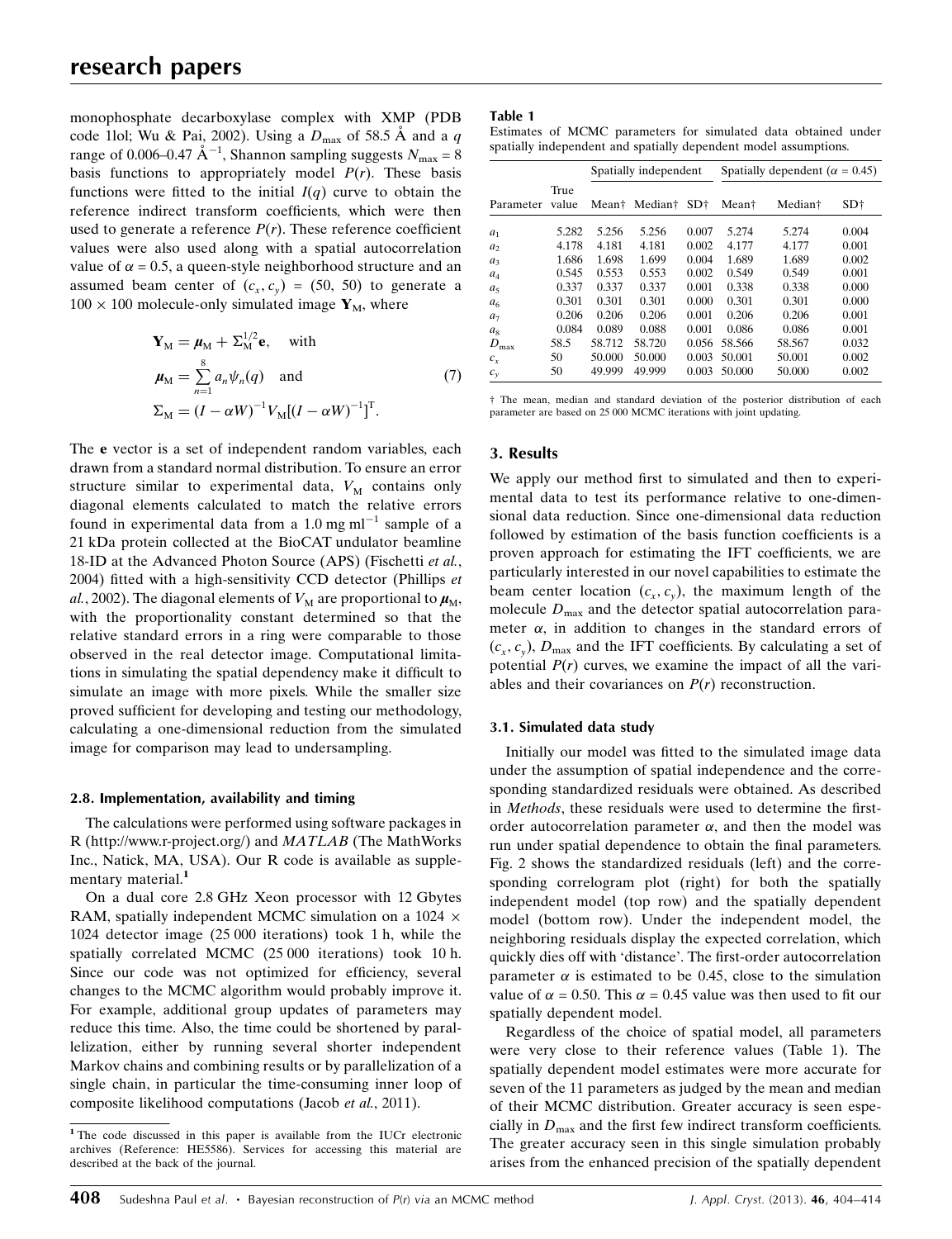

#### Figure 2

Standardized residuals of the simulated two-dimensional detector image (left) and the spatial correlogram of the standardized residuals (right), showing autocorrelation values for nearest neighbors (lag = 1), second-order neighbors (lag = 2) etc. Residuals after running MCMC simulations assuming spatial independence are shown on the top row and residuals after running MCMC simulations with spatial dependence and an autocorrelation parameter of  $\alpha = 0.45$  on the bottom row.

model as reflected in the reduction in uncertainty [Table 1, standard deviation (SD) of the posterior distribution] in the parameter estimates. Improved fit is also seen in the removal of spatial correlation from the standardized residuals (Fig. 2, compare top and bottom

rows), although there is no improvement in the mean-square residual since both methods effectively model the underlying simulated signal. The  $P(r)$ estimates based on samples of parameters from the spatially dependent MCMC model and the 99% credible interval of the  $P(r)$  estimates show small variations around the reference (Fig. 3). Because of the coarse  $(100 \times 100$  pixel) sampling of the simulated data used in this developmental-stage simulation, comparison with one-dimensional reduction might be artificially unfavorable to the onedimensional method. As a result, such comparisons are only made below using our experimental data, which involves images of  $1024 \times 1024$  pixels.

For the spatially independent model, the MCMC chain was started at values far away from the true parameters, and this model demonstrates good convergence and stability (Fig. 4). These profiles also demonstrate strong correlations (both negative and positive) between  $D_{\text{max}}$  and the first three direct



#### Figure 3

(a) A set of 10 000  $P(r)$  curves (gray) calculated from the parameters of the last 10 000 MCMC iterations for the simulated data using the spatially dependent model with  $\alpha = 0.45$ . (b) The 99% credible interval based on the last 10 000 iterations (dashed lines) observed to encompass the reference  $P(r)$ curve (solid gray).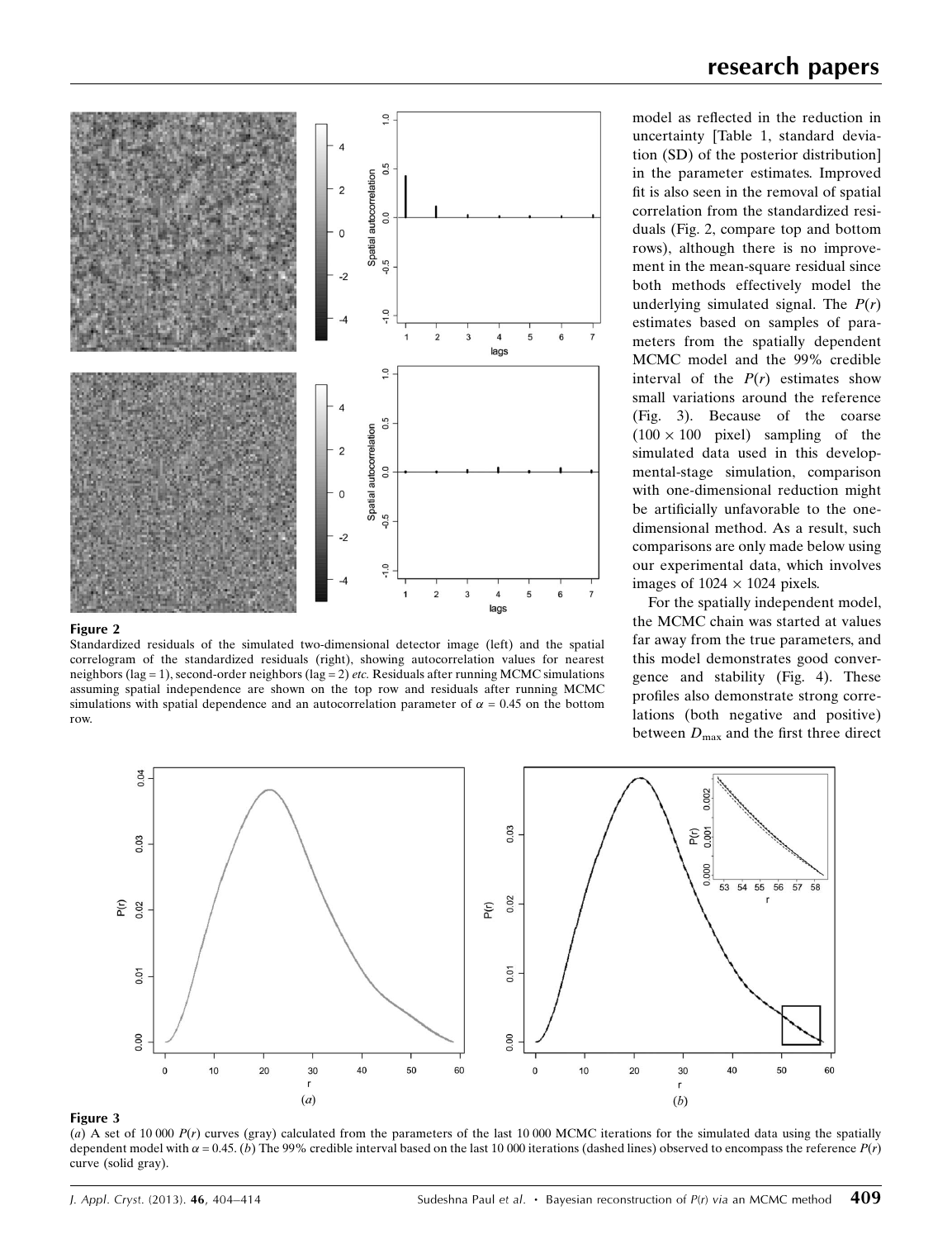transform coefficients  $(r_{1D} = -0.992, r_{2D} = 0.890$  and  $r_{3D} = 0.990$ ) but weak correlation among the other parameters. These strong correlations substantially reduce the efficiency of MCMC sampling. To improve mixing of the variables during the later stages of MCMC sampling, we jointly updated  $D_{\text{max}}$ ,  $a_1$  and  $a_2$  using a multivariate normal distribution with a covariance matrix based on the initial MCMC chain. The improvement in sample mixing is evident in



#### Figure 4

Trace plots of selected parameters of the spatially independent MCMC model using the simulated data. The chains started out at arbitrary initial values but quickly converged to the steady state.



#### Figure 5

Trace plots of selected parameters of the spatially independent MCMC model using the simulated data after burn-in. The left panel shows the MCMC samples with individual parameter updates and the right panel shows the MCMC samples with a joint update of  $a_1$ ,  $a_2$  and  $D_{\text{max}}$ .

the reduction of the correlation between  $D_{\text{max}}$  and the first three coefficients (Fig. 5) before and after the joint updating (left and right columns, respectively). Although the joint updating is shown here for the spatially independent model, it was applied to the spatially dependent model as well with an equally good effect.

#### 3.2. Application to experimental data

As an example of high-quality experimental data, a set of 15 high-resolution (1024  $\times$  1024 pixels) molecule-in-solution and solution-only SAXS images of horse heart myoglobin were collected using a mar165 detector with  $2 \times 2$  binning (Fischetti et al., 2004) installed at BioCAT at the Advanced Photon Source (http://www.bio.aps.anl.gov/facilities.html). A beam center  $(c_x, c_y)$  = (138, 362) for these images was obtained by the traditional method using a silver behenate standard. The images provided scattering intensities in a  $q$  range of 0.007–  $0.377 \text{ Å}^{-1}$ .

In preparation for our Bayesian–MCMC analysis, the raw images were normalized by the flux of the transmitted beam (I1), the beam stop was masked, and corrections for distance and angle of incidence were applied to the images to correct for a flat detector geometry (Fig. 1). One image each was chosen from the 15 images of the molecule-in-solution and solution-only data sets. For initial alignment, the center pixels of the molecule-in-solution and solution-only images were determined by the MCMC method using only data with  $q < 0.05$   $\rm A^{-1}$ . In this case, the posterior means of the beam center in the two selected images were found to be almost identical. Since the center pixels matched, a difference image (Fig. 6) was then calculated by subtraction of corresponding pixels without adjustment or interpolation.

The one-dimensional scattering profile was calculated (see Methods) using the silver behenate center and fitted to Moore's basis functions for indirect transformation using



#### Figure 6

Molecule-only image of myoglobin of size  $1024 \times 1024$  pixels used for MCMC evaluation. This image was obtained by taking  $1024 \times 1024$ molecule-in-solution and solution-only images, applying corrections and normalizing, and then aligning these images to the nearest pixel and taking the difference.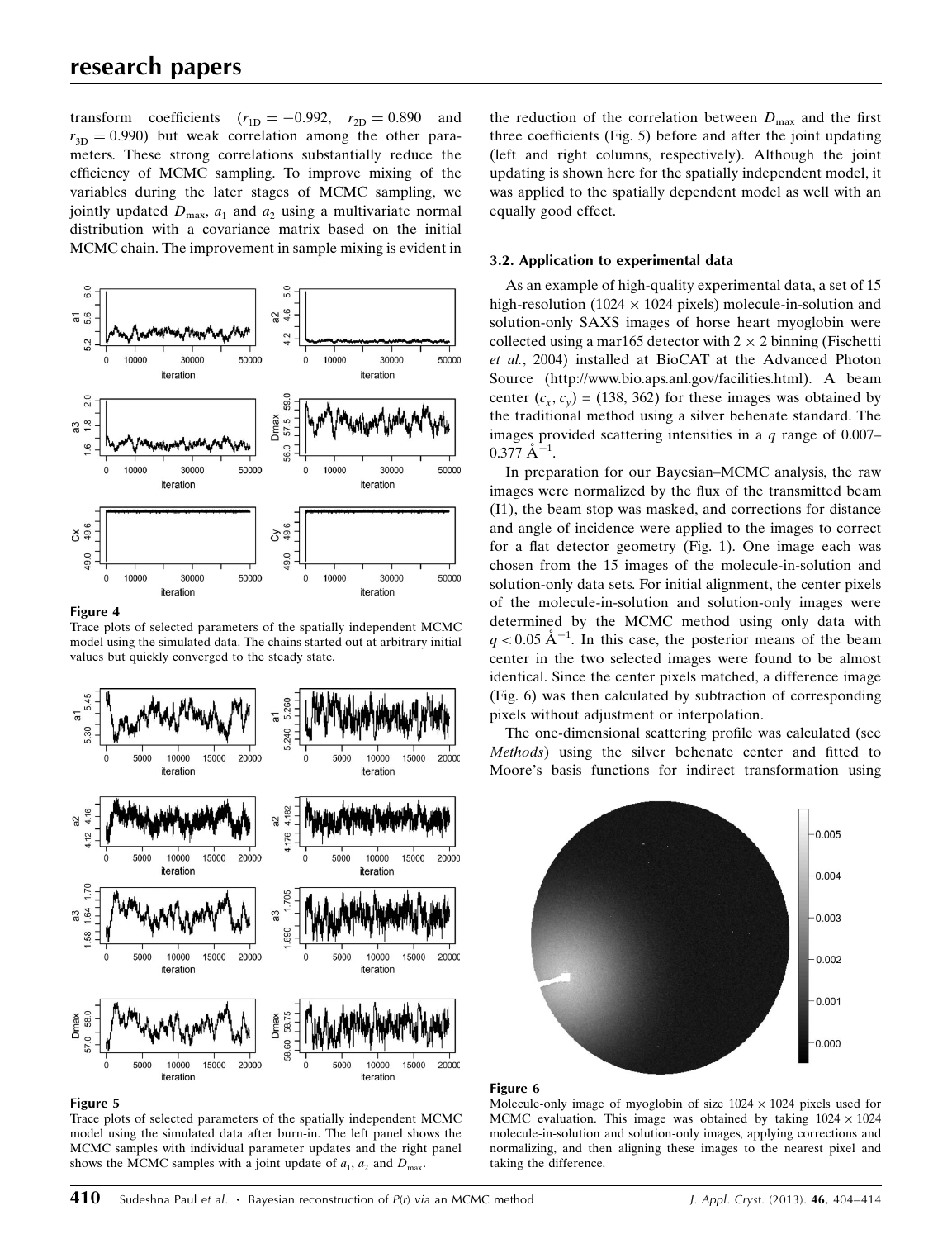Table 2

Comparison of Moore's indirect transform coefficient estimates for the experimental myoglobin data between our implementation of a weighted least-squares fit to concentric averages of the difference image (onedimensional approach) and our two-dimensional spatially independent model.

|                         | Concentric averaging |       | Spatially independent |        |       |  |
|-------------------------|----------------------|-------|-----------------------|--------|-------|--|
| Parameters <sup>†</sup> | Estimate             | SE    | Mean                  | Median | SD    |  |
| $a_1$                   | 7.546                | 0.012 | 7.551                 | 7.551  | 0.002 |  |
| a <sub>2</sub>          | 3.844                | 0.018 | 3.852                 | 3.852  | 0.004 |  |
| $a_3$                   | 0.838                | 0.025 | 0.840                 | 0.840  | 0.004 |  |
| $a_4$                   | 0.759                | 0.033 | 0.765                 | 0.765  | 0.006 |  |
| a <sub>5</sub>          | 0.827                | 0.048 | 0.830                 | 0.830  | 0.010 |  |

† Both approaches assume the same fixed center  $(c_x, c_y) = (138, 362)$  and  $D_{\text{max}} =$  $46.11 \text{ Å}$ .

various values of  $D_{\text{max}}$ . The value  $D_{\text{max}} = 46.11$  was selected on the basis of minimizing the  $\chi^2$  statistic for the fit.

To obtain parameter estimates by our MCMC method that would be comparable to those obtained using one-dimensional data reduction and indirect transformation, we first fixed the center at the silver behenate value and  $D_{\text{max}} = 46.11$ (the values used for the one-dimensional procedure) and fitted our spatially independent model. This scenario is closest to approximating traditional one-dimensional data reduction, where the center and  $D_{\text{max}}$  are held constant and correlation among the pixels is ignored. Table 2 summarizes the fitted values and standard errors (SE) for the concentric averaging one-dimensional approach and the mean, median and standard deviation of the posterior distribution for the twodimensional approach. The different estimates are close to each other, suggesting that under similar conditions the oneand two-dimensional methods will result in almost identical  $P(r)$  reconstructions. Since we do not know the underlying true  $P(r)$ , we cannot say which is better.

The key observable difference between the one- and twodimensional estimates lies in the uncertainties. The standard deviations of the IFT coefficients under the two-dimensional method are less than half the standard errors arising from the IFT fit under the one-dimensional model. Since an identical relationship between pixel intensity and variance is employed for both, the standard errors can still be compared fairly, even though the two procedures employ the data quite differently. This comparison thus reveals that information is retained and precision improved in the two-dimensional method.

Having completed our comparison to the one-dimensional method, we then fit our spatially independent model to obtain estimates of all parameters including  $D_{\text{max}}$  and beam center. Standardized residuals from the spatially independent model were used to estimate the spatial correlation. Because of the size of the image, 100 sub-images of size  $64 \times 64$  covering the entire image were randomly selected to estimate the firstorder autocorrelation parameter  $\alpha$ . These estimates ranged between 0.45 and 0.56, with a mean of 0.50. The mean was used to fit our spatially dependent model.

Table 3 compares the parameter estimates under the spatially independent and spatially dependent models with

#### Table 3

Parameter estimates for the experimental myoglobin data fitted using our spatially independent and spatially dependent models ( $\alpha = 0.5$ ) with adjustable beam center  $(c_x, c_y)$  and  $D_{\text{max}}$ .

|                |                   | Spatially independent model |                 | Spatially dependent model |                     |                 |  |
|----------------|-------------------|-----------------------------|-----------------|---------------------------|---------------------|-----------------|--|
| Parameters     | Mean <sup>†</sup> | Median†                     | SD <sub>†</sub> | Mean†                     | Median <sup>†</sup> | SD <sub>†</sub> |  |
| a <sub>1</sub> | 7.533             | 7.532                       | 0.013           | 7.506                     | 7.506               | 0.008           |  |
| a <sub>2</sub> | 3.853             | 3.854                       | 0.010           | 3.870                     | 3.871               | 0.006           |  |
| a <sub>3</sub> | 0.841             | 0.842                       | 0.005           | 0.846                     | 0.846               | 0.003           |  |
| $a_4$          | 0.764             | 0.764                       | 0.007           | 0.759                     | 0.760               | 0.004           |  |
| a <sub>5</sub> | 0.831             | 0.831                       | 0.009           | 0.830                     | 0.831               | 0.005           |  |
| $C_{r}$        | 138.654           | 138.650                     | 0.080           | 138.568                   | 138.563             | 0.054           |  |
| $C_{v}$        | 361.070           | 361.072                     | 0.070           | 361.045                   | 361.043             | 0.038           |  |
| $D_{\rm max}$  | 46.176            | 46.183                      | 0.068           | 46.308                    | 46.309              | 0.042           |  |

† The mean, median and standard deviation of the posterior distribution of each parameter are based on 25 000 MCMC iterations with joint updating.

both adjustable  $D_{\text{max}}$  and adjustable beam center. Similar to our earlier simulation study, the parameter estimates do not vary substantially between the two models. In that case, knowledge of the reference values showed improved accuracy under spatial dependence, suggesting that the spatially dependent procedure may be performing equally well here. The standard deviations of the parameters are also consistently lower when spatial dependence was incorporated into our model. Specifically, accounting for spatial correlation results in a further 1.5- to twofold reduction in the standard errors of the parameters (Table 3). It is also noteworthy that both analyses suggest a shift in the center of approximately one-half of a pixel in the x direction and one pixel in the y direction compared to the silver behenate value.

Since it is a persistently problematic parameter (Jacques & Trewhella, 2010), which our method evaluates directly, further examination of  $D_{\text{max}}$  is warranted. The value of  $D_{\text{max}}$  under our spatially independent model was estimated to be 46.18 A with a 95% confidence interval of  $(46.05, 46.31)$  versus 46.31  $\AA$ (46.23, 46.37) under the spatially dependent model and versus 46.11 (confidence interval to be estimated below) previously obtained for the one-dimensional approach by minimizing the fit to Moore's basis functions. The value of  $D_{\text{max}}$  determined from the crystal structure of horse heart myoglobin (PDB code 1wla; Maurus et al., 1997) was 46.49  $\AA$  based on all atoms, but this value provides only a crude comparison which may not reflect the state of the molecule and its associated solvent in solution.

While our earlier comparison between the one-dimensional and two-dimensional methods under a fixed beam center and  $D_{\text{max}}$  revealed significant reduction in the standard errors for the IFT parameters, a more sophisticated analysis is needed here to evaluate the uncertainty in  $D_{\text{max}}$  under the onedimensional approach. We have adopted the profile likelihood confidence interval method (Venzon & Moolgavkar, 1988). This approach (Fig. 7) suggests a 95% confidence interval of (44.96, 47.22), which accords with the general intuition of experimenters in the uncertainty of this parameter. This interval (length  $2.25 \text{ Å}$ ) is substantially wider than the credible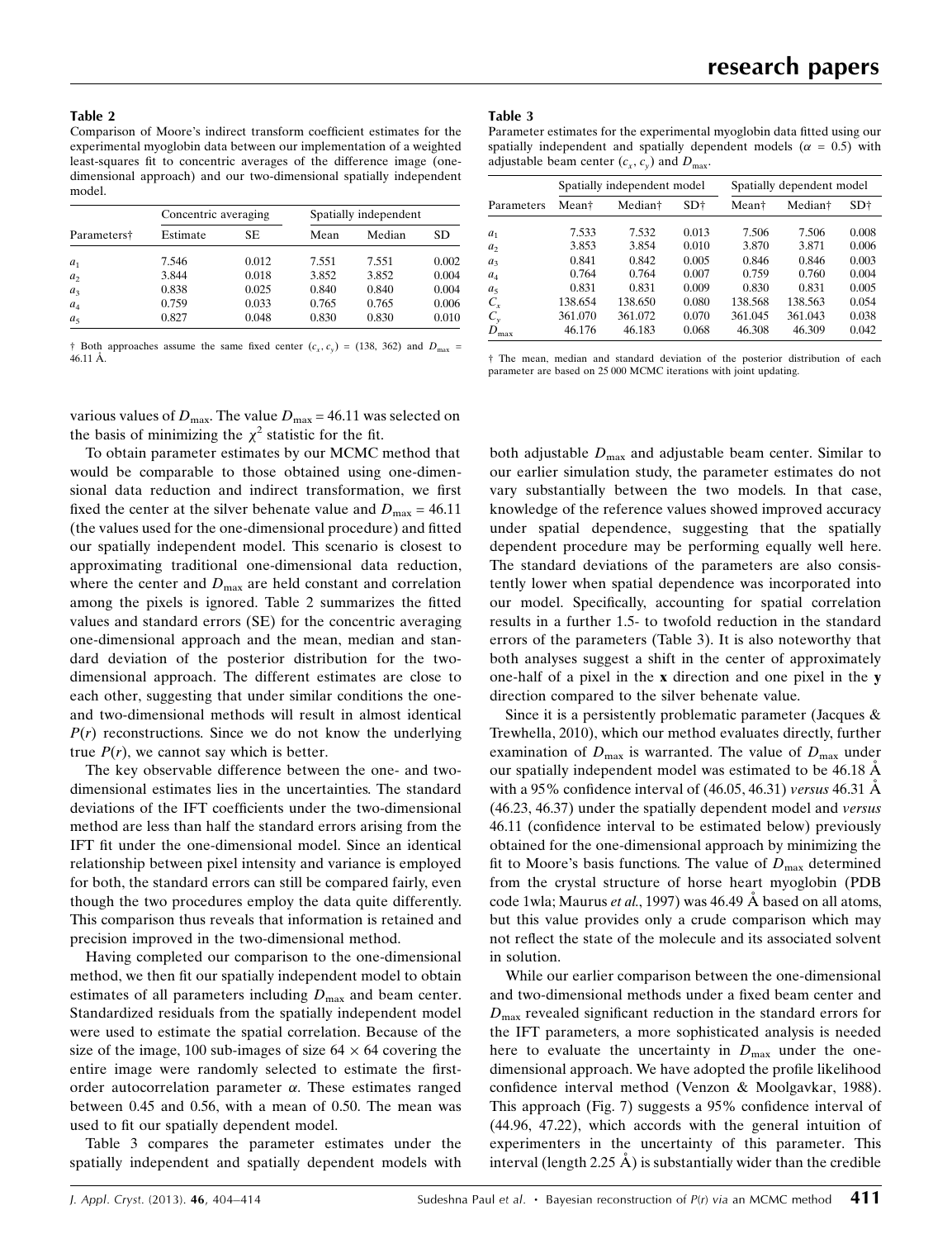region under the spatially dependent two-dimensional approach (length  $0.14 \text{ Å}$ ).

The estimated  $P(r)$  curves from our spatially dependent method as well as from the one-dimensional data reduction are shown in Fig. 8. The combination of different basis function coefficients and beam center and  $D_{\text{max}}$  parameters yield slight differences in the resulting  $P(r)$  curves.

In the absence of known reference parameter values for comparison, we utilized a single-set cross-validation approach to compare the performance of our model versus the onedimensional data reduction method. A random test sample  $(N = 17363)$  of data points (detector pixels) was generated and parameters estimated (by both approaches) based on the remaining training data. The weighted squared error (WSE) for the predicted value of the pixels in the test data set was computed. The best linear unbiased predictors were used for both methods. This means that the neighboring pixel intensities and estimated correlation structure were utilized in the predictions from our two-dimensional approach, while this information is unavailable in the traditional one-dimensional approach. The WSE under the one-dimensional approach was  $4.111 \times 10^{-2}$ . This was reduced more than twofold using our two-dimensional approach to  $1.326 \times 10^{-2}$ .

It should be noted that the one-dimensional approach is using a  $D_{\text{max}}$  and beam center very close to those estimated from our two-dimensional approach. Since the estimation of  $D_{\text{max}}$  can be difficult (Jacques & Trewhella, 2010) and misestimation may artificially favor our method, we have explored the WSE of the test set as a function of  $D_{\text{max}}$  in the one-dimensional approach and found that the minimum WSE is indeed at the value used for the one-dimensional reduction.

#### 3.3. Discussion

The Bayesian–MCMC approach that we describe here offers a flexible general framework for reconstructing  $P(r)$ curves from SAS images. This approach is based on modeling the two-dimensional scattering images directly and obtaining beam characteristics and parameters for indirect transform basis functions directly from the detector pixels. Comparing the spatially dependent MCMC model with either the onedimensional approach or the spatially independent MCMC model, we demonstrate here more accurate parameters for simulated data (Table 1), and more precise parameters for (smaller standard errors, Table 2 and Fig. 7) and a better fit (smaller WSE in cross-validation) to the experimental data.

Parameter estimation by our MCMC-based method is completely data dependent, with minimal prior information and restraints on the parameters. Simultaneous estimation of additional parameters including the beam center location  $(c_x, c_y)$  and the maximum length in the  $P(r)$  distribution  $(D_{\text{max}})$  becomes possible in our method. As expected, introducing additional parameters increases the variability in the individual parameter estimates (compare Tables 2 and 3). In particular, by introducing  $D_{\text{max}}$  and the beam center, we see a fivefold increase in the standard error of  $a_1$  and a threefold increase for  $a_2$ . However, the greater calculated uncertainty from the additional parameters better represents their true experimental uncertainty and avoids potentially biased estimation of the other parameters. Other beam and detector characteristics (e.g. beam divergence and detector tilt) could also be evaluated under this approach.

The adjustment for spatial correlation among neighboring pixels in our image model provides a way to account for the dependence among the pixel intensities. We can accurately recover a spatial correlation value built into simulated data



Figure 7

Plot of the profile log-likelihood versus  $D_{\text{max}}$  under the one-dimensional method (circles). For all considered values of  $D_{\text{max}}$ ,  $N_{\text{max}} = 5$ . The maximum occurs at  $D_{\text{max}}$  = 46.11. The 95% confidence interval for  $D_{\text{max}}$ (vertical dashed lines) is (44.96, 47.22). The 95% credible region based on the marginal posterior distribution of  $D_{\text{max}}$  from the two-dimensional method is (46.23, 46.37) (vertical solid lines).



#### Figure 8

Estimated  $P(r)$  using reduced data  $[(c_x, c_y) = (138, 362), D_{\text{max}} = 46.11]$ fixed] (dashed) and median  $P(r)$  curve from the spatially dependent MCMC method (solid). In the insets, (a) the peak region  $(17 < r < 28)$  and (b) the (right) tail region  $(34 < r < 47)$  of the  $P(r)$  curves are shown.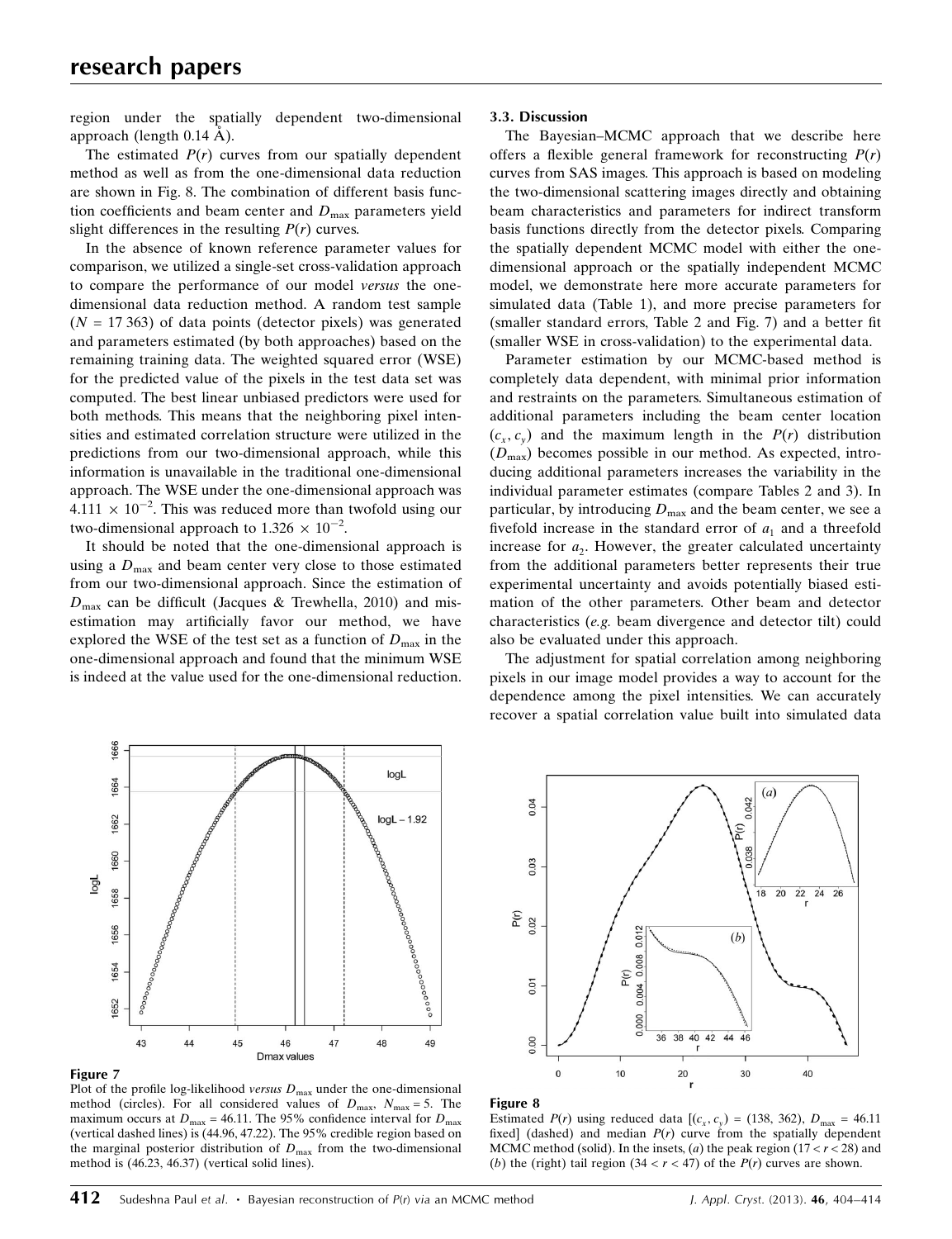and use it to account for the effects on individual pixels. We have also demonstrated that a simple first-order spatially correlated error structure is sufficient to model pixel correlation in at least one real detector. Adjusting for spatially correlated errors (Table 3) that are present in the detector data reduces the standard errors of the individual parameters and thus reduces the width of the credible interval of (the potential uncertainty in)  $P(r)$ . Results from cross-validation further indicated that the spatially correlated model fitted the data well and resulted in smaller WSE compared to a standard weighted least-squares method based on reduced data.

Although this awaits explicit evaluation, we expect the present MCMC approach to be especially valuable in situations where the measurement error is greater (signal-to-noise ratio is low). This might include low concentrations of materials and weak sources, including neutrons. Furthermore, this approach may help better evaluate the small intensity differences resulting from small structural changes, such as those arising from ligand binding.

A challenge for any method of estimating  $P(r)$  is the propagation of errors from the reciprocal space where the data are fitted to the real space where  $P(r)$  is calculated. Using Bayesian estimation, we obtain a distribution of acceptable  $P(r)$ s from the MCMC iterations. This set of acceptable  $P(r)$ s helps quantify and visualize (Fig. 3) the joint effects of uncertainty in the model parameters on the  $P(r)$  estimate. This set of  $P(r)$ s relates to our earlier work where a set of  $P(r)$ s is generated from the one-dimensional  $I(q)$  curve by a linear programming-based method (Jacques & Trewhella, 2010). Unlike the earlier work, the present MCMC approach also permits calculation of a single 'best'  $P(r)$  from central values of the posterior distribution. This 'best'  $P(r)$  can be used for further analysis, e.g. three-dimensional reconstruction.

One limitation of using the two-dimensional images coupled to an MCMC-based parameter estimation procedure is that it is computationally more intensive in both time and memory. We develop here several approaches that reduce the computational complexity, including joint parameter updates using a multivariate normal proposal distribution, estimation of the autocorrelation parameter prior to MCMC sampling and the use of the composite likelihood. As a result, important additional parameters can be estimated and their uncertainty accounted for in the estimation of  $P(r)$  at relatively low computing costs. An extensive MCMC evaluation of the real detector image can be done in less than a day on readily available software (even without parallelization).

We adopted Moore's basis functions to demonstrate our image-based spatial model as they are directly tied to  $D_{\text{max}}$ and are easily implemented. Our method is general, however, and in the future, we plan to utilize more sophisticated basis functions (Glatter, 1977; Svergun et al., 1988) in our MCMC approach to improve  $P(r)$  estimation directly from image data.

#### 3.4. Conclusions

We have developed a methodology to directly model SAS image data to obtain the parameters needed for  $P(r)$  estimation. Using simulated and experimental data, we show improvements in parameter accuracy and/or reproducibility. We also show the ability to evaluate spatial correlation among pixels and an improved fit to the pixel data. Finally, we demonstrate the ability to fit additional beam and detector parameters not previously evaluated directly from the data. While promising, the practical application of the method awaits further testing, especially in molecules of different shapes and sizes and under different error regimes.

We would like to thank Liang Guo, of Biological, Chemical and Physical Sciences at Argonne National Laboratory, for helpful discussions and supplying us with the myoglobin data images. We would also like to thank Bo Li of Purdue University for her advice on improving computational efficiency. We gratefully acknowledge support for this work from a grant from the National Science Foundation SEIII (IIS-0502801) to AMF, BAC and CBK. Use of the Advanced Photon Source, an Office of Science user facility operated for the US Department of Energy (DOE) Office of Science by Argonne National Laboratory, was supported by the US DOE under contract No. DE-AC02-06CH11357. Support for BioCAT was provided by grants from the National Center for Research Resources (2P41RR008630-17) and the National Institute of General Medical Sciences (9 P41 GM103622-17) from the National Institutes of Health. The content is solely the responsibility of the authors and does not necessarily reflect the official views of the National Center for Research Resources, National Institute of General Medical Sciences or the National Institutes of Health.

#### **References**

- Besag, J. (1974). [J. R. Stat. Soc. Ser. B](http://scripts.iucr.org/cgi-bin/cr.cgi?rm=pdfbb&cnor=he5586&bbid=BB1), 36, 192–236.
- Bivand, R. (2010). [spdep: Spatial Dependence: Weighting Schemes,](http://scripts.iucr.org/cgi-bin/cr.cgi?rm=pdfbb&cnor=he5586&bbid=BB2) [Statistics and Models.](http://scripts.iucr.org/cgi-bin/cr.cgi?rm=pdfbb&cnor=he5586&bbid=BB2) Version 0.4[58. http://cran.r-project.org/web/](http://scripts.iucr.org/cgi-bin/cr.cgi?rm=pdfbb&cnor=he5586&bbid=BB2) [packages/spdep.](http://scripts.iucr.org/cgi-bin/cr.cgi?rm=pdfbb&cnor=he5586&bbid=BB2)
- [Brooks, S., Gelman, A., Jones, G. & Meng, X.-L. \(2011\). Editors.](http://scripts.iucr.org/cgi-bin/cr.cgi?rm=pdfbb&cnor=he5586&bbid=BB3) [Handbook of Markov Chain Monte Carlo](http://scripts.iucr.org/cgi-bin/cr.cgi?rm=pdfbb&cnor=he5586&bbid=BB3). Boca Raton: CRC Press.
- Cressie, N. A. C. (1993). [Statistics for Spatial Data](http://scripts.iucr.org/cgi-bin/cr.cgi?rm=pdfbb&cnor=he5586&bbid=BB4). New York: Wiley-[Interscience.](http://scripts.iucr.org/cgi-bin/cr.cgi?rm=pdfbb&cnor=he5586&bbid=BB4)
- [Fischetti, R., Stepanov, S., Rosenbaum, G., Barrea, R., Black, E.,](http://scripts.iucr.org/cgi-bin/cr.cgi?rm=pdfbb&cnor=he5586&bbid=BB5) [Gore, D., Heurich, R., Kondrashkina, E., Kropf, A. J., Wang, S.,](http://scripts.iucr.org/cgi-bin/cr.cgi?rm=pdfbb&cnor=he5586&bbid=BB5) [Zhang, K., Irving, T. C. & Bunker, G. B. \(2004\).](http://scripts.iucr.org/cgi-bin/cr.cgi?rm=pdfbb&cnor=he5586&bbid=BB5) J. Synchrotron Rad. 11[, 399–405.](http://scripts.iucr.org/cgi-bin/cr.cgi?rm=pdfbb&cnor=he5586&bbid=BB5)
- [Furrer, R., Genton, M. G. & Nychka, D. \(2006\).](http://scripts.iucr.org/cgi-bin/cr.cgi?rm=pdfbb&cnor=he5586&bbid=BB6) J. Comput. Graph. Stat. **15**, 502-523.
- [Gilks, W. R., Richardson, S. & Spiegelhalter, D. \(1995\).](http://scripts.iucr.org/cgi-bin/cr.cgi?rm=pdfbb&cnor=he5586&bbid=BB7) Markov Chain [Monte Carlo in Practice: Interdisciplinary Statistics.](http://scripts.iucr.org/cgi-bin/cr.cgi?rm=pdfbb&cnor=he5586&bbid=BB7) Boca Raton: [Chapman and Hall, CRC Press.](http://scripts.iucr.org/cgi-bin/cr.cgi?rm=pdfbb&cnor=he5586&bbid=BB7)
- [Glatter, O. \(1977\).](http://scripts.iucr.org/cgi-bin/cr.cgi?rm=pdfbb&cnor=he5586&bbid=BB8) J. Appl. Cryst. 10, 415–421.
- [Hansen, S. \(2000\).](http://scripts.iucr.org/cgi-bin/cr.cgi?rm=pdfbb&cnor=he5586&bbid=BB9) J. Appl. Cryst. 33, 1415–1421.
- [Hanson, K. & Cunningham, G. S. \(1998\).](http://scripts.iucr.org/cgi-bin/cr.cgi?rm=pdfbb&cnor=he5586&bbid=BB10) Proc. SPIE, 3338, 371–382.
- [Jacob, P., Robert, C. P. & Smith, M. H. \(2011\).](http://scripts.iucr.org/cgi-bin/cr.cgi?rm=pdfbb&cnor=he5586&bbid=BB11) J. Comput. Graph. Stat. 20[, 616–635.](http://scripts.iucr.org/cgi-bin/cr.cgi?rm=pdfbb&cnor=he5586&bbid=BB11)
- [Jacques, D. A. & Trewhella, J. \(2010\).](http://scripts.iucr.org/cgi-bin/cr.cgi?rm=pdfbb&cnor=he5586&bbid=BB12) Protein Sci. 19, 642–657.
- [Kavathekar, P. A., Craig, B. A., Friedman, A. M., Bailey-Kellogg, C.](http://scripts.iucr.org/cgi-bin/cr.cgi?rm=pdfbb&cnor=he5586&bbid=BB13) [& Balkcom, D. J. \(2010\).](http://scripts.iucr.org/cgi-bin/cr.cgi?rm=pdfbb&cnor=he5586&bbid=BB13) J. Bioinf. Comput. Biol. 8, 315–335.
- [Lindsay, B. G. \(1988\).](http://scripts.iucr.org/cgi-bin/cr.cgi?rm=pdfbb&cnor=he5586&bbid=BB14) Contemp. Math. 80, 221–239.
- [Maurus, R., Overall, C. M., Bogumil, R., Luo, Y., Mauk, A. G., Smith,](http://scripts.iucr.org/cgi-bin/cr.cgi?rm=pdfbb&cnor=he5586&bbid=BB41) [M. & Brayer, G. D. \(1997\).](http://scripts.iucr.org/cgi-bin/cr.cgi?rm=pdfbb&cnor=he5586&bbid=BB41) Biochim. Biophys. Acta, 1341, 1–13.
- [Moore, P. B. \(1980\).](http://scripts.iucr.org/cgi-bin/cr.cgi?rm=pdfbb&cnor=he5586&bbid=BB15) J. Appl. Cryst. 13, 168–175.